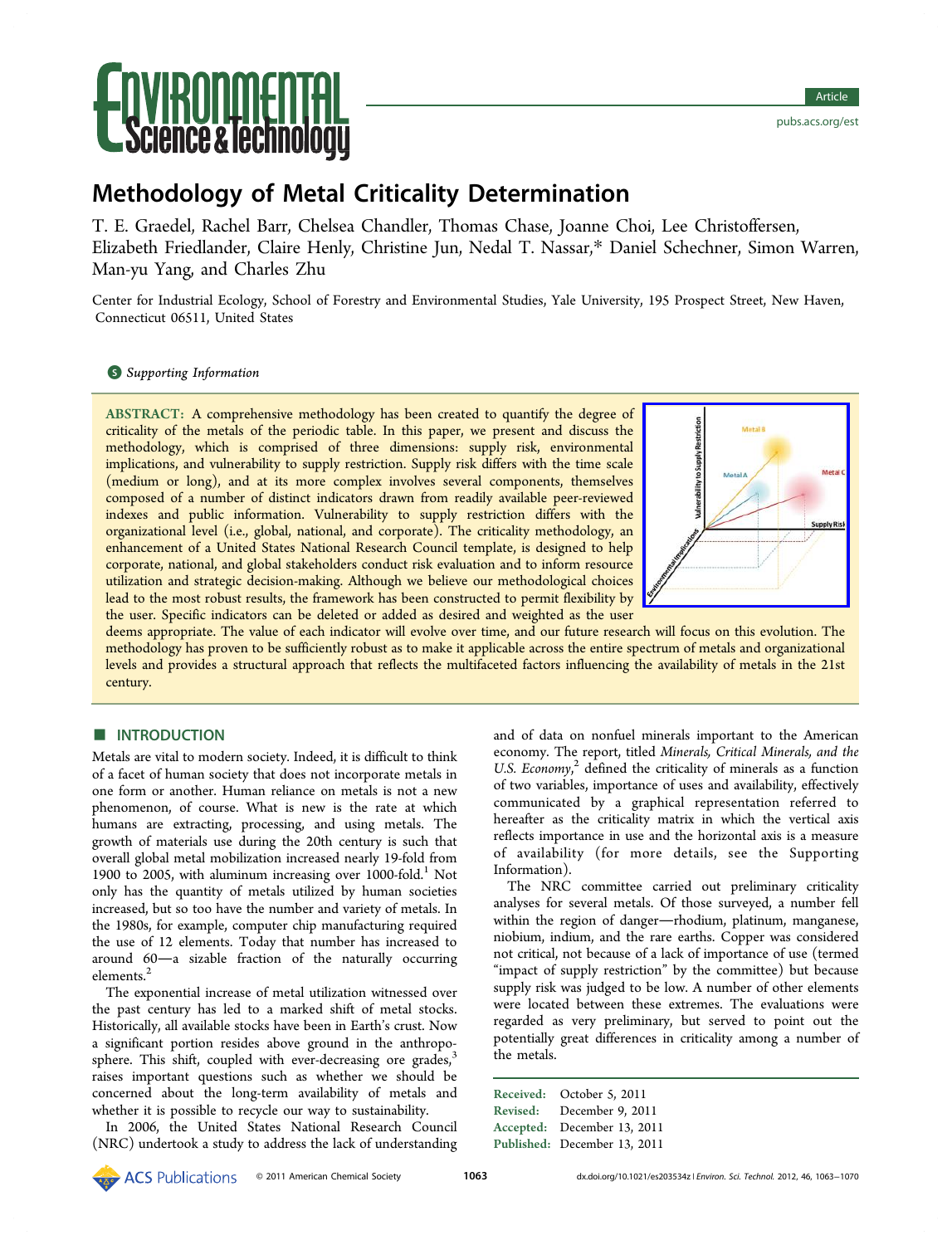|  |  |  |  |  |  | Table 1. Relevant Material-Related Characteristics for Different Organizational Levels |  |  |  |  |  |  |
|--|--|--|--|--|--|----------------------------------------------------------------------------------------|--|--|--|--|--|--|
|--|--|--|--|--|--|----------------------------------------------------------------------------------------|--|--|--|--|--|--|

|   |                               | using corporation                     | using nation                                  | global                                       |
|---|-------------------------------|---------------------------------------|-----------------------------------------------|----------------------------------------------|
|   | focus                         | relevance to that firm's product line | relevance to national industry and population | all uses of a material, wherever they happen |
|   | time scale                    | $1-5$ years                           | $5 - 10$ years                                | $10-100$ years                               |
| 3 | supply potential              | crucial                               | very important                                | very important                               |
| 4 | technological<br>change       | very important                        | worth consideration                           | impossible to predict                        |
| 5 | geopolitical<br>factors       | crucial                               | important                                     | unimportant                                  |
| 6 | social factors                | moderately important                  | very important                                | unimportant                                  |
|   | environmental<br>implications | important                             | important                                     | moderately important                         |
| 8 | intensity of<br>competition   | crucial                               | depends on national industry composition      | unimportant                                  |

There has been significant interest in initial criticality work, $24-12$  $24-12$  enough to warrant the development of a more rigorous and quantitative methodology for assessing criticality. Our extension of the NRC concept involves three key dimensions, each of which comprises one axis of "criticality space"—supply risk  $(SR)$ , environmental implications  $(EI)$ , and vulnerability to supply restriction (VSR; termed "impact of supply restriction" by the National Research Council). Utilizing this methodology is an exercise in both data acquisition and expert judgment. For many of the geologically scarcer "specialty" metals, data are in short supply. In developing the methodology, a balance has been sought between analytical rigor and data availability to evaluate the criticality of as many metals as possible and to draw attention to cases for which data are simply not adequate. After all, a lack of information can be a risk in itself. Additionally, efforts to explore the criticality of metals generally consider only the global level, but organizational differences make a uniform analytical approach for all organizational levels impractical. Our methodology was thus developed at three organizational levels (corporate, national, and global).

A suitably comprehensive assessment of criticality involves incorporating information from widely disparate specialties and data sources, from geology, technology, economics, human behavior, expert assessment, and many more. Some useful data sets are quantitative, while some are qualitative; some are welldefined, others less so. In response to this complexity, we present our work in a highly transparent fashion and invite users to redefine aspects of the work as may be most useful to them. In general, however, our resultant methodology has been extensively tested, and we believe it to be robust, reliable, and defendable.

# ■ MATERIALS AND METHODS

Temporal Perspective. A detailed discussion of the temporal complexities that emerge when evaluating criticality is presented in the [Supporting Information](#page-6-0). In brief, no single approach is suitable for all time scales or all interested parties, as suggested in Table [1.](#page-1-0) What we describe in the present work is a methodology to prescribe criticality as a snapshot in time, with plans to develop metal supply and demand scenarios in future work to better evaluate the temporal aspects of metal criticality.

<span id="page-1-0"></span>Supply Risk. Because the different temporal perspectives suggest that no methodology focused on a single time scale can adequately serve the complete spectrum of interested parties, we have created a methodology for SR for the medium term (5−10 years) and another for the longer term (a few decades).

The former is likely to be most appropriate for corporations and for governments, while the latter will perhaps best serve long-range planners, futurists, and the community of scholars dealing with sustainability.

Because our medium-term methodology is of particular relevance to corporations and nations that utilize materials rather than, or in addition to, supplying them, our focus in this work is on using entities rather than sourcing entities (i.e., manufacturing firms rather than mining firms). The methodology evaluates SR for using entities on the basis of three components: (1) geological, technological, and economic, (2) social and regulatory, and (3) geopolitical (Figure [1\)](#page-1-0). The first of these components aims at measuring the potential



Figure 1. Diagram of the supply risk axis, its components, and its constituent indicators, for the medium-term perspective, used mainly in conjunction with the corporate- and national-level assessments and, for the long-term perspective, used mainly in conjunction with the global-level assessment.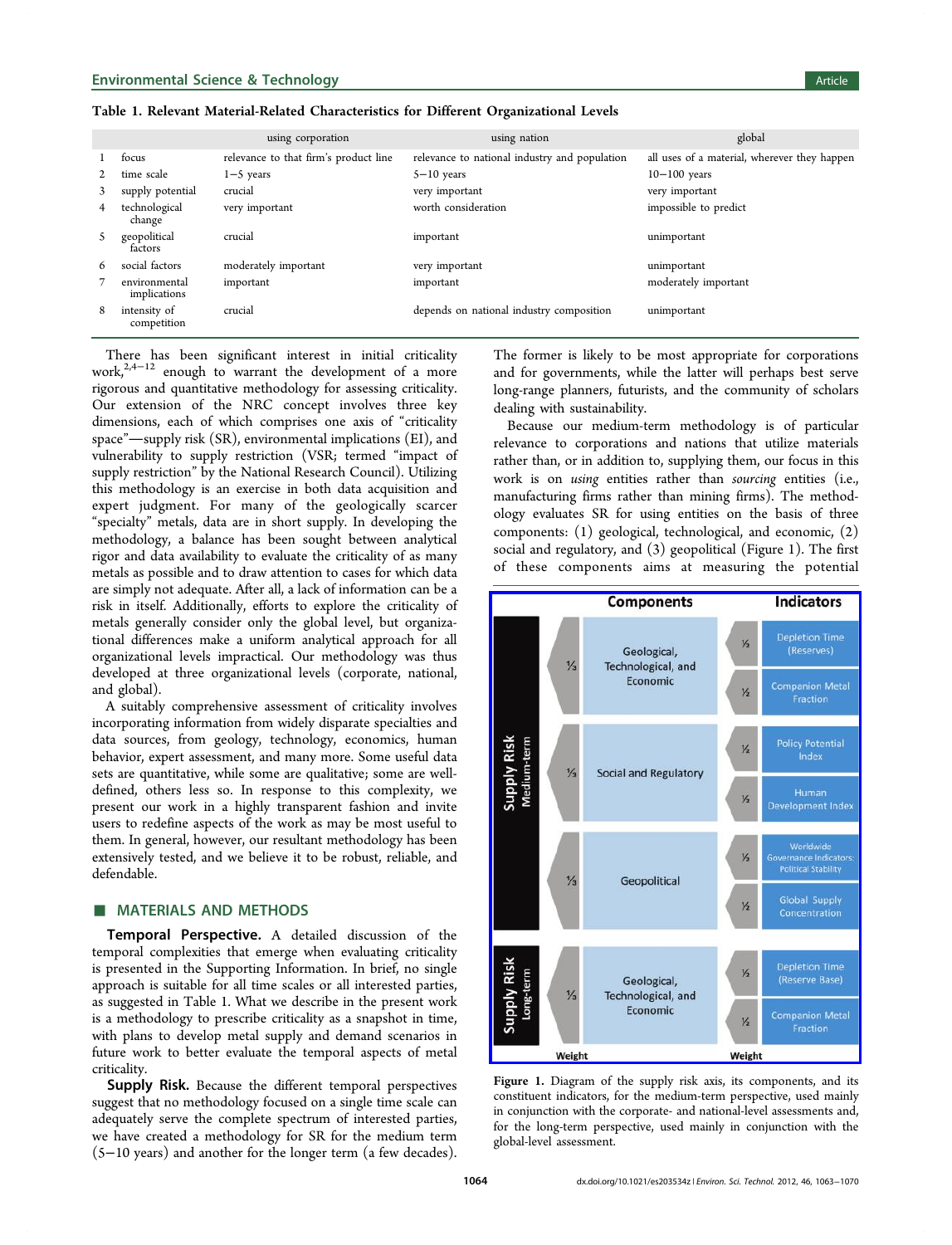### Environmental Science & Technology **Article Article Article Article Article**

availability of a metal's supply, including both primary and secondary (recycled) sources, while the latter two address the degree to which the availability of that supply might be constrained. Each component is evaluated on the basis of two indicators, as shown in Figure [1.](#page-1-0) All indicators are scored on a common 0−100 scale, with higher values suggesting a higher level of risk. When aggregated, the scores of these components yield a metal's overall SR score.

Geological, Technological, and Economic Component. The geological, technological, and economic component is comprised of two equally weighted indicators: one that examines the relative abundance of the metal (termed "depletion time") and a second defined as the percentage of the metal mined as a companion (i.e., recovered as a trace constituent in the ore of a "host metal" rather than being mined principally for itself; termed "companion metal fraction").

The most obvious questions related to a metal's availability in the ground are how much there is, whether it is technologically feasible to obtain, and whether it is economically practical to do so. It is generally surprising to the nongeologist that these simple questions are very challenging to answer in any useful way.

The U.S. Geological Survey (USGS) and others have for many years surveyed companies and governments around the world and compiled the results of the mineral wealth estimates. The USGS classifies its information on the basis of several relevant metrics and organizes it into several categories on the basis of increasing levels of economic and geological certainty. The category that most closely resembles the amount of an element that has the potential to be extracted within the next few years is that of reserves. The USGS defines reserves as "that part of the reserve base which could be economically extracted or produced at the time of determination".<sup>[13](#page-7-0)</sup>

To estimate the relative availability of the metal, we determine the amount of supply being met by recycling and then calculate the amount of time it would take to deplete the geological reserves at the current rate of demand. Details regarding how this depletion time (DT) (and other indicators; see below) is calculated and employed in the overall SR evaluation appear in the [Supporting Information](#page-6-0). One should not regard the result as how long it will be until we run out, but rather as a useful relative indicator of the contemporary balance between supply and demand for the metal in question. For the long-term perspective, used in conjunction with global-level assessments, the reserve base ("that part of an identified resource that meets specified minimum physical and chemical criteria related to current mining and production practices<sup>" 13</sup>) is substituted for reserves. Note that, for the long-term perspective, the geological, technological, and economic component is the only component considered (see Figure [1](#page-1-0)).

The metals that have been in common use for millennia are those that can be found in relatively high concentration (a few weight percent) in good-sized deposits. Generally speaking, these are also elements whose abundances in the continental crust are relatively high. In contrast, where the crustal concentration of a metal is less than about 0.1%, it will seldom form usable deposits of its own, but occurs interstitially in the ores of metals with similar physical and chemical properties.<sup>[14](#page-7-0)</sup> Such metals, if recovered, are termed "companion metals" and the principal metals in the deposits "host metals" (Figure S4, [Supporting Information](#page-6-0)). The availability of the companions therefore depends not only on whether they are recovered but also on the magnitude of the mining of the relevant host metal.

To express the potential for SR related to the host− companion relationship, the percentage of a target metal that is extracted as a companion is used as the relevant metric. A score of 100 thus represents a metal with all (100%) of its production resulting from mines in which it is mined as a companion metal.

Social and Regulatory Component. Regulations and social attitudes are influences that can either impede or expedite the development of mineral resources. Often, objections to mining developments stem from the perception of negative environmental and socioeconomic effects on surrounding communities and ecosystems. Communities are aware of the potential for environmental damage from tailings ponds, for example, and may resist the development of a new mine. The reliability of mineral resources supply can therefore be significantly curtailed in jurisdictions that have rigid regulations or unreceptive social attitudes. From a mining company's perspective, social and regulatory availability can be viewed as an aspect of its right to operate in a specific jurisdiction.<sup>[2](#page-7-0)</sup>

Two indicators-the policy potential index  $(PPI)^{15}$  $(PPI)^{15}$  $(PPI)^{15}$  and the human development index  $(HDI)^{16}$  $(HDI)^{16}$  $(HDI)^{16}$ —are employed to quantify the social and regulatory component of the SR evaluation. Detailed information about each may be found in the [Supporting Information.](#page-6-0) Each index is comprised of multiple variables that are aggregated into a single score for individual nations and, in some cases, for subnational jurisdictions. The final PPI and HDI metal indicator scores are obtained by weight-averaging each jurisdiction's transformed index score by its annual production for the metal being studied, with the transformations discussed in the [Supporting Information](#page-6-0). For the HDI, the production quantity used in the weighting should be the metal's mining, smelting, or refining production, whichever yields the highest risk score. The rationale for this approach is to emphasize the highest risk in the supply chain, as the process step that has the highest risk is the "bottleneck" most likely to cause the supply constraint. This selection of the highest risk production weighting is not used for the PPI, because the PPI is inherently based on mining factors and should thus only be based on mining considerations. For companion metals, it is often the case that no mining production data are available. In such cases, the mining production of the host metal is used in the calculation.

Geopolitical Component. Governmental policies, actions, and stability can significantly affect one's ability to obtain mineral resources. Two indicators, one of the worldwide governance indicators  $(WGI)^{17}$  $(WGI)^{17}$  $(WGI)^{17}$  and the global supply concentration (GSC) implemented with the Herfindahl− Hirschman index  $(HHI)$ ,<sup>[18](#page-7-0)</sup> are adapted to quantify this effect and form the geopolitical component of our methodology.

Nations that are politically unstable pose a higher risk of mineral supply restriction than those that are not. The WGI is utilized to quantify this risk and has been used in previous criticality assessments (e.g., European Commission<sup>[6](#page-7-0)</sup> and Rosenau-Tornow et al.<sup>19</sup>). The index encompasses national social, economic, and political factors that are associated with underlying vulnerability and economic distress. A number of specific criticisms of WGI have been answered by the WGI researchers.[20](#page-7-0) We recognize these challenges, but nonetheless feel that the WGI is a satisfactory indicator for our purposes on the basis of its use in previous criticality assessments.

In the WGI methodology, six different indexes are included, each based on a number of different data sources.<sup>[17](#page-7-0)</sup> In each index, the data are standardized and a percentile ranking is given for each country. A margin of error is also provided to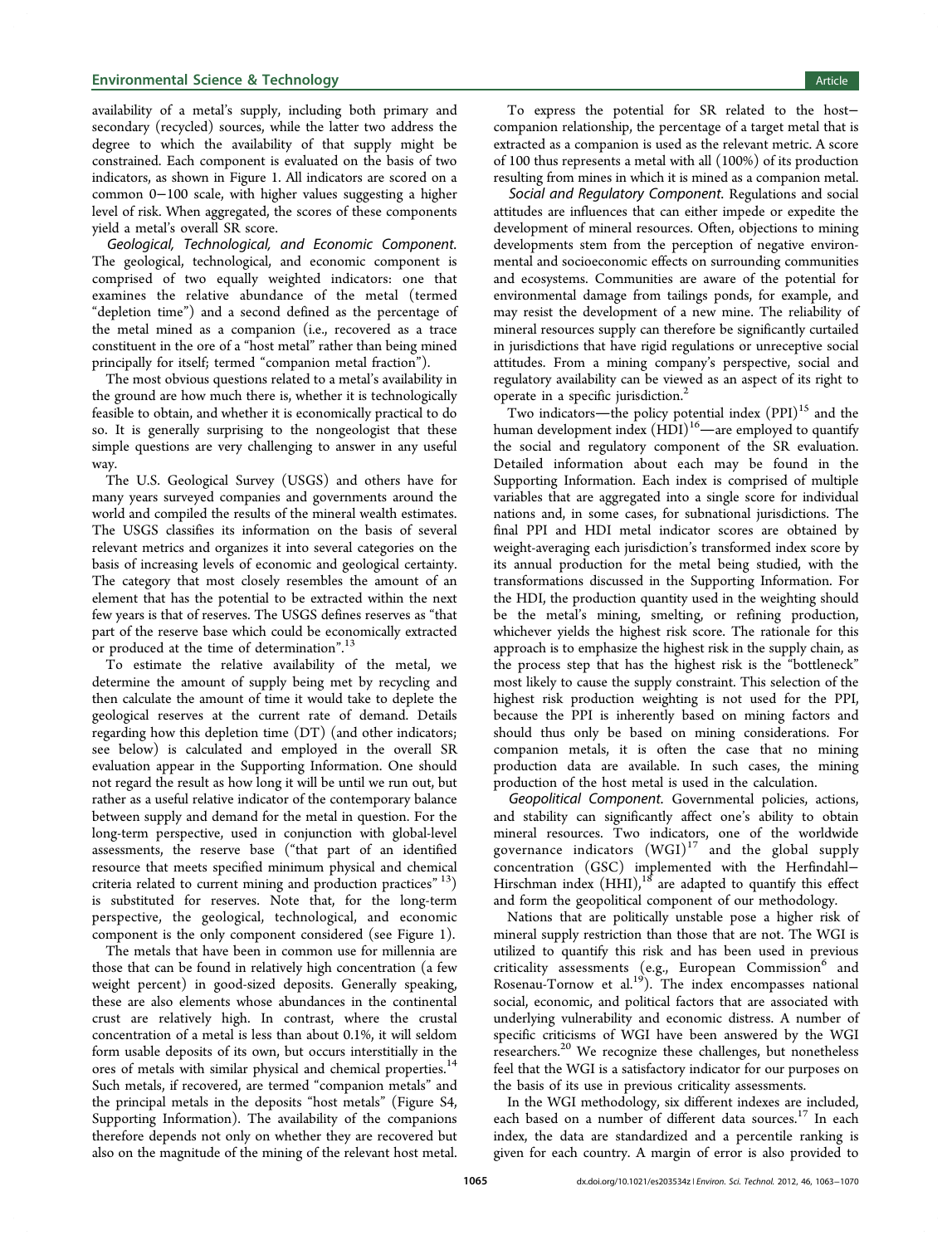reflect the inherent imprecision involved in such an operation. For the purposes of our analysis, we utilized the political stability and absence of violence/terrorism index (WGI-PV). Scoring details may be found in the [Supporting Information](#page-6-0). Like the HDI, the final WGI-PV score for a particular metal is obtained by weight-averaging each country's transformed WGI-PV score by its annual mining, smelting, or refining production-whichever yields the highest risk score.

Mineral deposits are not equally or randomly distributed on Earth. Some minerals are predominantly found in only a few countries, while others have more widely dispersed ore deposits. In general, the more concentrated the mineral deposits, the higher the risk of supply restriction.

HHI is a metric commonly used to measure market concentration.[18](#page-7-0) Its first noted use for the purpose of evaluating the availability of mineral resources is in a recent paper by Rosenau-Tornow et al., $^{19}$  $^{19}$  $^{19}$  where it is used to measure the concentration of mining production at both the national and corporate levels. (It is also used by the European Commission to weigh  $SR^6$  $SR^6$ ). HHI is utilized in this study to quantify the risk of having "all of your eggs in one basket" by examining the degree of production concentration. It is used to calculate GSC, with details found in the [Supporting Information.](#page-6-0)

Each component score is the average of its indicators's scores, and the final SR score, calculated by averaging the three component scores, locates the metal under study on the SR axis in criticality space. A user of the methodology may, however, wish to alter this evaluation by introducing a weighting scheme (or by taking the geometric or harmonic average) that better matches his or her needs, as discussed in more detail in the [Supporting Information.](#page-6-0) Our approach to weighting factors, as well as presentation of an alternate weighting scheme (and its effect upon the results) is presented in a companion paper that evaluates the criticality of several metals belonging to the geological copper family.<sup>[21](#page-7-0)</sup>

Environmental Implications. Metals can often have a significant environmental impact as a result of their toxicity, the use of energy and water in processing, or emissions to air, water, or land. We designate an axis on the criticality diagram to depict the environmental burden of the various metals, thus moving from a criticality matrix to a criticality space.

The EI evaluation included in our methodology is not intended to be viewed as the regulatory measures that may restrict one's ability to obtain mineral resources; that issue is addressed in the social and regulatory component of SR. Rather, it should be viewed as indicating to designers, governmental officials, and nongovernmental agencies the potential environmental implications of utilizing a particular metal. For this evaluation, the inventory data from the ecoinvent database are utilized because of the breadth and depth of that database.<sup>[22](#page-7-0)</sup> From the ecoinvent inventory data, the damage categories human health and ecosystems are calculated according to the ReCiPe end point method, $23$  with "world" normalization and "hierarchist" weighting. The third damage category according to this method, resource availability, is not incorporated into the EI evaluation because it is addressed in the SR methodology. The summation and subsequent scaling of the two damage category evaluations provide a single score on a common 0−100 scale for a cradleto-gate (from the unmined ore to the manufacturing front gate) environmental impact assessment.

<span id="page-3-0"></span>Vulnerability to Supply Restriction. No single approach is appropriate for evaluating VSR at each of three organizational levels (corporate, national, and global). For example, we recognize that a particular metal may be crucial to the product line or operations of some corporations, but of little or no import to others. Similarly, countries with a strong industrial base will value certain metals more than may technologically depauperate countries. In the present work, we approach the design of a methodology for measuring VSR with the realization that there will be some indicators in common among the various organizational levels but that other indicators may be specific to only one or two. As a consequence, we have developed three distinct, yet often overlapping, methodologies for the three organizational levels. The methodologies utilize indicators adjusted to a common 0− 100 scale. In several of the cases, in which a qualitative assessment is thought to be the most desirable approach, we provide a scoring rubric in which the 0−100 range is divided into four equal "bins". Each bin has a range of 25 points to represent the level of uncertainty in the assessment, and the middle score for each bin is utilized as the default score for those cases in which specifying an exact number proves too great a challenge.

A complication in assessing the VSR is that, unlike assessing the level of SR, it is important to evaluate each significant enduse application of a metal separately. This is because the degree of importance and the substitutability of the metal in question generally vary from one end-use application to another.<sup>[2](#page-7-0),[24](#page-7-0)</sup>

Corporate Level. The VSR is dependent on the importance of the metal in question and the ability to find adequate substitutes if the metal is unavailable. Quantifying the VSR is thus conducted by evaluating two components, importance and substitutability, using several indicators assessed independently for each end-use application of the metal. The corporate-level assessment is directed to a corporation's current and anticipated product line, with special emphasis paid to economic considerations. A third component, ability to innovate, is included at this organizational level because of our belief that more innovative corporations are likely to be able to adapt more quickly to supply restrictions. The result of these considerations is the evaluation structure shown schematically in Figure [2](#page-4-0).

Each component is, in turn, comprised of indicators. The importance component is comprised of the percentage of revenue impacted, ability to pass through cost increases, and importance to corporate strategy. The substitutability component is comprised of substitute performance, substitute availability, the environmental impact ratio, and the price ratio. The task of evaluating substitutability consists of several steps: identifying the principal end uses of the metal under study, determining the fraction of the metal utilized by each end use, determining the most likely substitute material for each end use should the subject metal come under supply restriction, and evaluating the properties of the substitute (see the [Supporting Information\)](#page-6-0). Each of these steps can be a research project in itself, especially for the lesser used metals. The ability to innovate component is comprised solely of an indicator termed "corporate innovation".

Combining all eight indicators included in VSR generates the matrix illustrated in Table [2](#page-4-0). The corporate-level VSR is then given by eq [1](#page-3-0), in which equal weighting is given to each component and each indicator within a component. This calculation should be completed for each end use and then weighted by the fraction of the metal utilized by each end use (termed end-use fraction) to obtain a final score.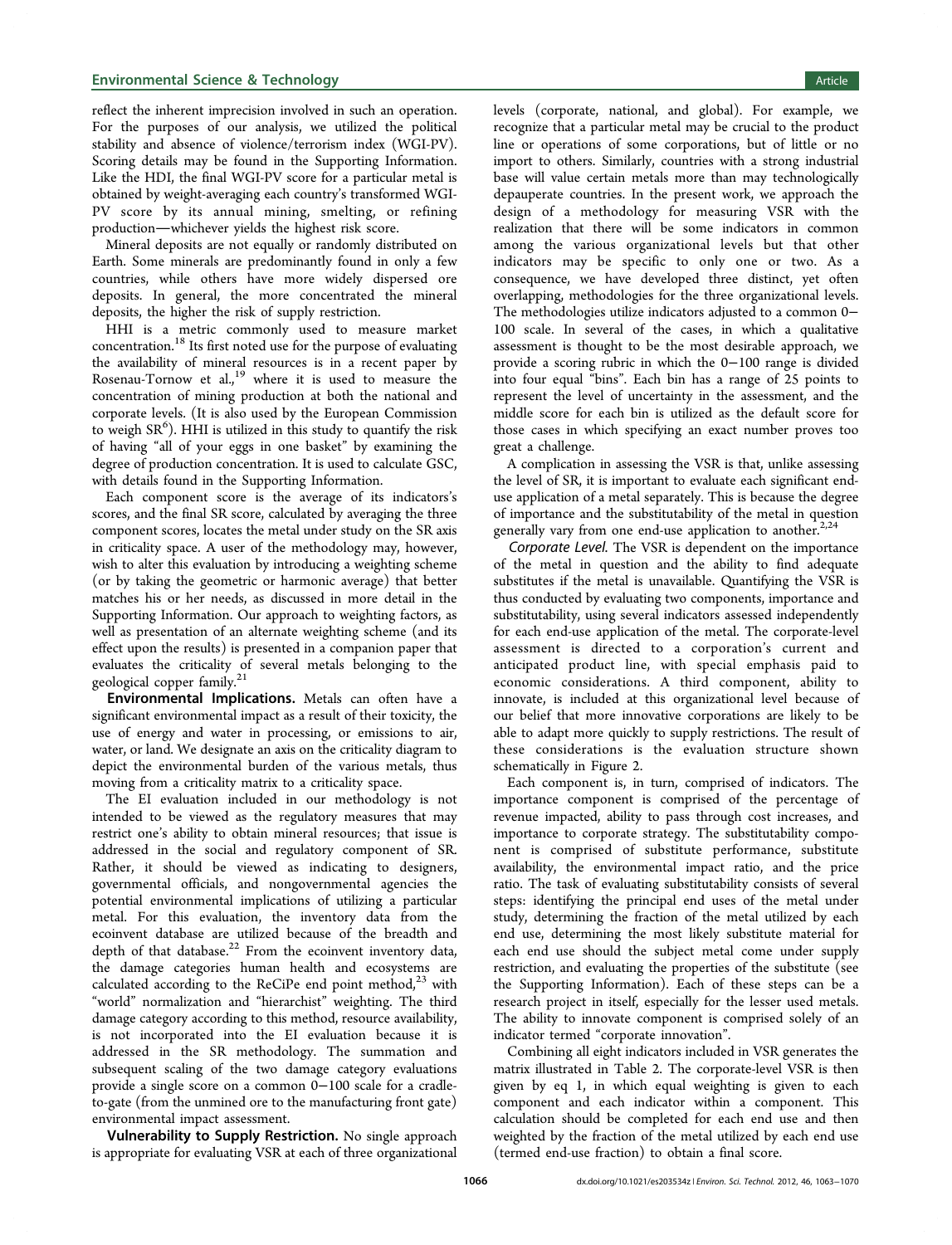#### **Environmental Science & Technology Article** Article 30 and 30 and 30 and 30 and 30 and 30 and 30 and 30 and 30 and 30 and 30 and 30 and 30 and 30 and 30 and 30 and 30 and 30 and 30 and 30 and 30 and 30 and 30 and 30 and 3



Figure 2. Components of the valuation methodology for the vulnerability to supply restriction, corporate level.

$$
\text{VSR}_{\text{corporte}} = \sum_{i} \Phi_i \frac{\frac{\text{RI}_i + \text{PT}_i + \text{CS}_i}{3} + \frac{\text{SI}_i + \text{SA}_i + \text{PR}_i + \text{ER}_i}{4} + \text{CI}}{3} \tag{1}
$$

For each end use  $i$ ,  $\Phi_i$  is the end-use fraction,  $\text{RI}_i$  is the percentage of revenue impacted,  $PT_i$  is the ability to pass through cost increases,  $CS_i$  is the importance to corporate strategy,  $SP_i$  is substitute performance,  $SA_i$  is substitute availability,  $PR_i$  is the price ratio,  $ER_i$  is the environmental impact ratio, and CI is corporate innovation (which would likely, but not necessarily, be scored equally across all end uses).

National Level. Assessing the VSR on a national level differs from the corporate assessment in several ways. The importance of the element in question is again a central component, but one in which the indicators relate to domestic industries and

the country's population. Importance and substitutability are retained, but are evaluated somewhat differently. Importance here is composed of two indicators-national economic importance and percentage of population utilizing. Nationallevel substitutability is identical to that described for the corporate-level assessment, except that it substitutes the net import reliance ratio for the price ratio. The ability to innovate is renamed "susceptibility" and is comprised of net import reliance and a measure of innovation, provided by INSEAD's country-level global innovation index.<sup>[25](#page-7-0)</sup> Additional details are given in the [Supporting Information](#page-6-0), and the evaluation structure is shown schematically in Figure [3](#page-5-0). (The details of sourcing-nation evaluations differ somewhat from those of using nations; this methodology is currently under development.)

Combining all eight indicators under the three components of importance, substitutability, and susceptibility into a single diagram yields the matrix presented in Table [3.](#page-5-0) The nationallevel VSR, again with equal weightings, is given by the following equation:

$$
VSR_{\text{national}} = \sum_{i} \Phi_{i} \frac{\frac{NE + PPU}{2} + \frac{SP_{i} + SA_{i} + IRR_{i} + ER_{i}}{4} + \frac{GI + IR}{2}}{3}
$$
(2)

where, for end use  $i$ ,  $\Phi$ <sub>i</sub> is the end-use fraction, NE is national economic importance, PPU is the percentage of population utilizing, IRR<sub>i</sub> is the net import reliance ratio, GII is the global innovation index, IR is net import reliance, and the other terms are as in eq [1.](#page-3-0) The evaluation is completed for each end use and then weighted by each end-use fraction to obtain a final metal score. Indicators lacking a subscript are calculated for the metal overall, with the same score applying to each end use. The PPU indicator may, however, be calculated for individual end uses if such data are available.

Global Level. At the global level, shorter term considerations recede and the emphasis is on the intrinsic value of a metal to society and the degree to which substitution is feasible. Importance is comprised of a percentage of population utilizing indicator, whereas substitutability is comprised of three indicators-substitute performance, substitute availability, and

T[a](#page-4-0)ble 2. Corporate-Level Vulnerability to Supply Restriction Matrix<sup>a</sup>

|       | Component           |                                      | <b>Substitutability</b><br><b>Importance</b>        |                                               |                                  |                                   | <b>Ability</b> to<br><b>Innovate</b>        |                          |                         |
|-------|---------------------|--------------------------------------|-----------------------------------------------------|-----------------------------------------------|----------------------------------|-----------------------------------|---------------------------------------------|--------------------------|-------------------------|
|       | <b>Indicator</b>    | Percentage<br>of Revenue<br>Impacted | Ability to<br>Pass-through<br><b>Cost Increases</b> | Importance to<br>Corporate<br><b>Strategy</b> | <b>Substitute</b><br>Performance | <b>Substitute</b><br>Availability | <b>Environmental</b><br><b>Impact Ratio</b> | Price<br>Ratio           | Corporate<br>Innovation |
|       | 87.5<br>$(75-100)$  | $> 5\%$                              | Practically<br>impossible                           | Essential                                     | Poor                             |                                   |                                             |                          | Poor                    |
| Score | 62.5<br>$(50 - 75)$ | $>2.5 - 5\%$                         | Difficult                                           | Very<br>important                             | Adequate                         | Supply<br>Risk score              | See equation<br>in SI<br>of<br>substitute   | See<br>equation<br>in SI | Adequate                |
|       | 37.5<br>$(25-50)$   | $0.5 - 2.5\%$                        | Possible                                            | Moderately<br>important                       | Good                             |                                   |                                             |                          | Good                    |
|       | 12.5<br>$(0-25)$    | ${}< 0.5\%$                          | Relatively<br>easy                                  | Less<br>important                             | Exemplary                        |                                   |                                             |                          | Exemplary               |

<span id="page-4-0"></span>a.<br>The scores in bold are the default values attributed to each indicator, and the range delineated below these values represents the range that is utilized in the uncertainty analysis when the methodology is applied. SI refers to [Supporting Information.](#page-6-0)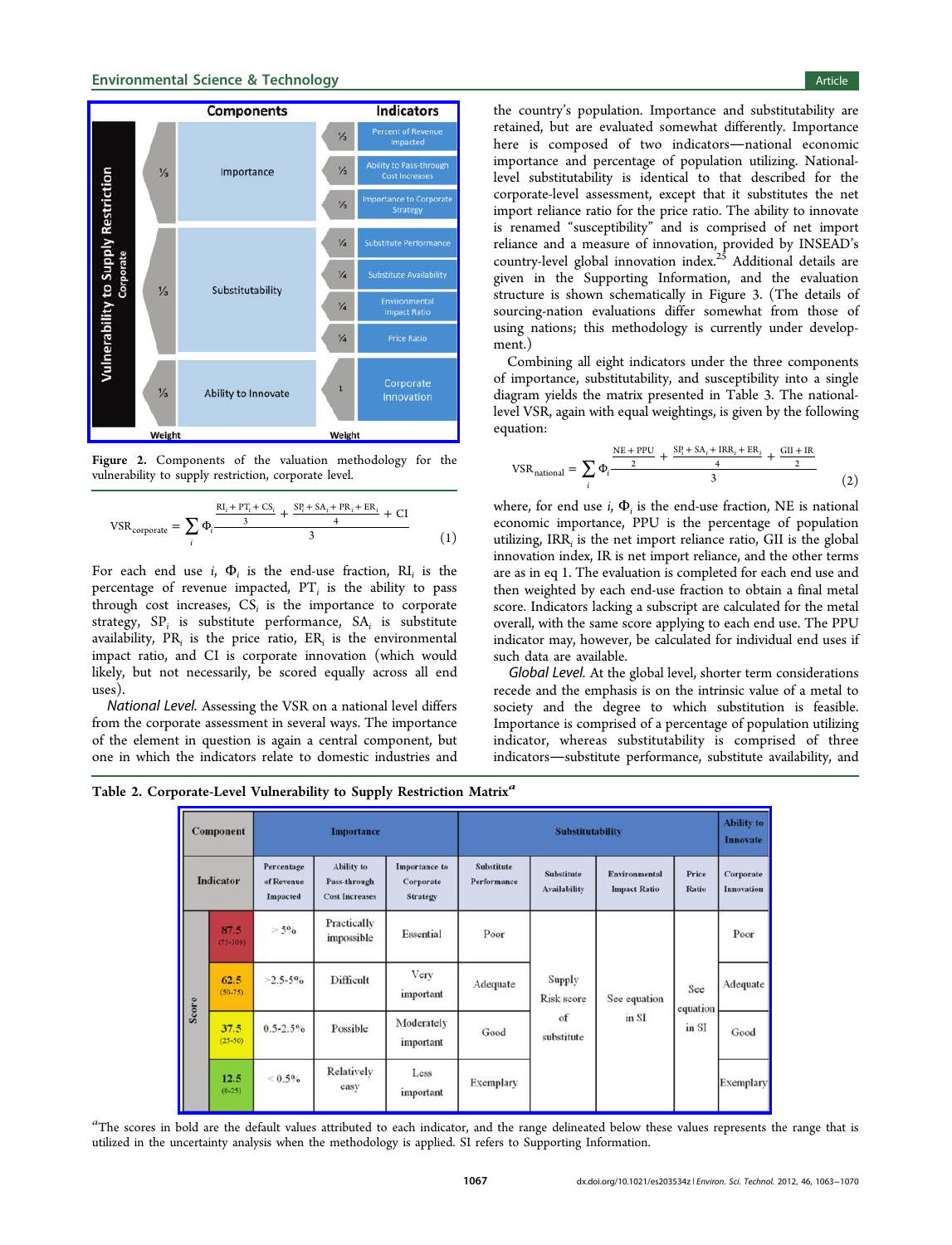#### **Environmental Science & Technology Article** Article 30 and 30 and 30 and 30 and 30 and 30 and 30 and 30 and 30 and 30 and 30 and 30 and 30 and 30 and 30 and 30 and 30 and 30 and 30 and 30 and 30 and 30 and 30 and 30 and 3



Figure 3. Components of the valuation methodology for the vulnerability to supply restriction, national level.

the environmental impact ratio (Figure [4\)](#page-5-0). Further details about the indicators are provided in the [Supporting](#page-6-0) [Information.](#page-6-0)

Combining the indicators under importance and substitutability generates the matrix illustrated in Table [4.](#page-6-0) The final global-level VSR, again with equal weightings, is given by the following equation:

$$
VSR_{global} = \sum_{i} \Phi_{i} \frac{PPU + \frac{SP_{i} + SA_{i} + ER_{i}}{3}}{2}
$$
 (3)

where the terms are the same as those in eq [2.](#page-4-0)

**Overall Criticality.** For some organizations it may be useful to have a single value on which to compare the various metals



Figure 4. Components of the valuation methodology for the vulnerability to supply restriction, global level.

of interest. A measure of overall criticality may be derived by calculating the distance from the origin to a metal's location in criticality space. Normalizing this distance to obtain a value within the common 0−100 scale yields the "criticality vector magnitude" ∥C∥:

$$
||C|| = \frac{\sqrt{SR^2 + EI^2 + VSR^2}}{\sqrt{3}}
$$
(4)

#### ■ RESULTS AND DISCUSSION

We have indicated in this paper and in ref [21](#page-7-0) how metal criticality can be evaluated using three core dimensions: SR, EI, and VSR. We concede that any methodology that involves choices among composite indicators and ordinal scales is less than precise. There is some degree of overlap among some of the indicators, a number of indicators with a claim to consideration have not been included, and evaluation approaches to the indicators that were chosen could be debated. Nonetheless, the indicators that have been incorporated are measures that have near-universal applicability and are

T[a](#page-5-0)ble 3. National-Level Vulnerability to Supply Restriction Matrix<sup>a</sup>

| Component<br><b>Importance</b> |                    |                                                  |                                                           | <b>Susceptibility</b>            |                                          |                                             |                                                      |                                      |                               |
|--------------------------------|--------------------|--------------------------------------------------|-----------------------------------------------------------|----------------------------------|------------------------------------------|---------------------------------------------|------------------------------------------------------|--------------------------------------|-------------------------------|
|                                | Indicator          | <b>National</b><br>Economic<br><b>Importance</b> | Percentage<br>of<br><b>Population</b><br><b>Utilizing</b> | <b>Substitute</b><br>Performance | <b>Substitute</b><br><b>Availability</b> | <b>Environmental</b><br><b>Impact Ratio</b> | <b>Net Import</b><br><b>Reliance</b><br><b>Ratio</b> | Global<br><b>Innovation</b><br>Index | Net Import<br><b>Reliance</b> |
|                                | 87.5<br>$(75-100)$ |                                                  | Score for                                                 | Poor                             |                                          |                                             |                                                      |                                      |                               |
|                                | 62.5<br>$(50-75)$  | See equation                                     | Percentage<br>of<br>Population<br>Utilizing               | Adequate                         | Supply<br>Risk score<br>of<br>substitute | See equation<br>in SI                       | See<br>equation in<br>SI                             | See<br>equation<br>in SI             | See<br>equation in<br>SI      |
| Score                          | 37.5<br>$(25-50)$  | in SI                                            |                                                           | Good                             |                                          |                                             |                                                      |                                      |                               |
|                                | 12.5<br>$(0-25)$   |                                                  |                                                           | Exemplary                        |                                          |                                             |                                                      |                                      |                               |

<span id="page-5-0"></span><sup>a</sup>The scores in bold are the default values attributed to each indicator, and the range delineated below these values represents the range that is utilized in the uncertainty analysis when the methodology is applied. SI refers to [Supporting Information.](#page-6-0)

1068 dx.doi.org/10.1021/es203534z | Environ. Sci. Technol. 2012, 46, 1063−1070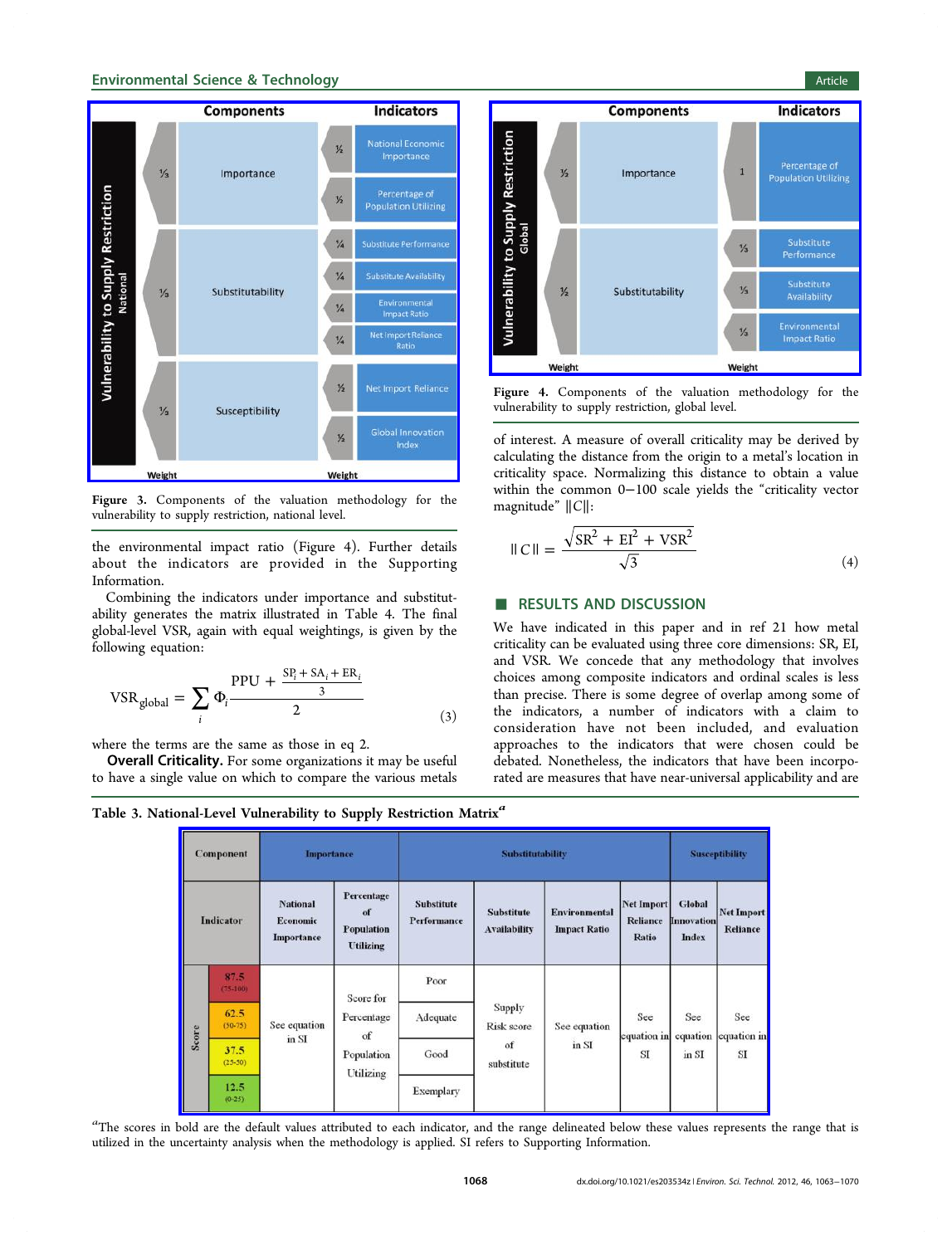T[a](#page-6-0)ble 4. Global-Level Vulnerability to Supply Restriction Matrix<sup>a</sup>

|       | <b>Component</b>   | <b>Importance</b>                               | <b>Substitutability</b>          |                                |                                      |  |  |  |
|-------|--------------------|-------------------------------------------------|----------------------------------|--------------------------------|--------------------------------------|--|--|--|
|       | Indicator          | Percentage of<br>Population<br><b>Utilizing</b> | <b>Substitute</b><br>Performance | <b>Substitute Availability</b> | <b>Environmental Impact</b><br>Ratio |  |  |  |
|       | 87.5<br>$(75-100)$ |                                                 | Poor                             |                                |                                      |  |  |  |
|       | 62.5<br>$(50-75)$  | Score for<br>Percentage of                      | Adequate                         | Supply Risk score of           |                                      |  |  |  |
| Score | 37.5<br>$(25-50)$  | Population<br>Utilizing                         | Good                             | substitute                     | See equation in SI                   |  |  |  |
|       | 12.5<br>$(0-25)$   |                                                 | Exemplary                        |                                |                                      |  |  |  |

<sup>a</sup>The scores in bold are the default values attributed to each indicator, and the range delineated below these values represents the range that is utilized in the uncertainty analysis when the methodology is applied. SI refers to [Supporting Information.](#page-6-0)

either generally available or readily derivable by technical experts and public and private executives. The fact that criticality is being evaluated with multiple indicators tends to compensate for inadequacies in a few of the choices.<sup>[26](#page-7-0),[27](#page-7-0)</sup> In addition, we have developed an approach to assessing the level of uncertainty, which is discussed in detail in the [Supporting](#page-6-0) [Information.](#page-6-0)

Although there are significant similarities in the methodology for the three levels, corporate, national, and global, there is an implicit temporal dimension worth recalling. The corporate evaluation is very much a shorter term effort-a snapshot in time, as it were. On the national level, some of the indicators (e.g., net import reliance) are shorter term in principle, but in practice tend to change rather slowly, so the national methodology is perhaps intermediate in time. The globallevel assessment addresses the longer term, with none of the indicators having a significant short-term characteristic.

Corporations, governments, and other organizations need a current evaluation of criticality and some idea about how that evaluation might evolve over time. In the present paper we seek to identify the indicators that are central to assessing criticality and to describe each in a detailed and transparent way. In every case, time-appropriate data are to be used for each indicator wherever available. The value for each indicator will therefore evolve over time, and we are now developing a set of varied scenarios that will be used to examine how they may evolve under different development alternatives.

Another aspect not addressed in this methodology is that many elements are predominantly used in combinations in which physical and chemical properties differ from those of the constituents-alloys, composites, and the like. This topic is potentially quite important for elements for which such uses predominate and will also be the subject of future work.

<span id="page-6-0"></span>Although we believe our methodological choices to be the most robust on an elemental basis, the framework has been constructed to permit flexibility by the user in its application. Specific indicators can be deleted as desired and weighted as the user deems appropriate. An example of doing so is given in ref [21](#page-7-0). Also, the indicators may be adjusted or reformulated if desired. For example, the price ratio is performed on a mass

basis, but this could be changed to a functional unit basis (i.e., considering how many units of the substitute would be required to perform the same function as one unit of the metal being evaluated) or a total cost difference basis instead. We anticipate that this flexibility will be particularly useful to corporations, which often have specific issues that no general framework can ever fully accommodate.

We acknowledge that linear summation has inherent challenges. For example, a metal with a ready substitute may have a high criticality score based on the other indicators, but yet not be viewed as critical due to the substitute. A potential approach that circumvents this issue is a threshold-based assessment of criticality determined by whether one or more indicators reach (or fail to reach) a certain threshold. However, it is our judgment that none of these mechanisms would be as defendable as the transparent method presented. In the companion paper, $21$  we provide each individual indicator score, so that it is clear exactly which are the most critical indicators, and we are transparent about the weightings and summations utilized to calculate the final scores.

It is obvious to wonder what results are produced when this methodology is applied to specific situations. We address this in the companion paper, $21$  in which we treat the cases of the copper geological family of metals, demonstrating therein that the methodology is successful in distinguishing among the criticality situation of the various metals and making transparent the indicators that separate one metal in this group from another. The consistent application of this approach to questions related to metal criticality is demonstrated therein to be applicable and useful at the corporate, country, and global levels and to serve as a most useful tool for studies of resource sustainability in the 21st century.

# ■ ASSOCIATED CONTENT

#### **S** Supporting Information

Detailed information about the three key dimensions used to assess criticality: supply risk, environmental implications, and vulnerability to supply restriction. This material is available free of charge via the Internet at<http://pubs.acs.org>.